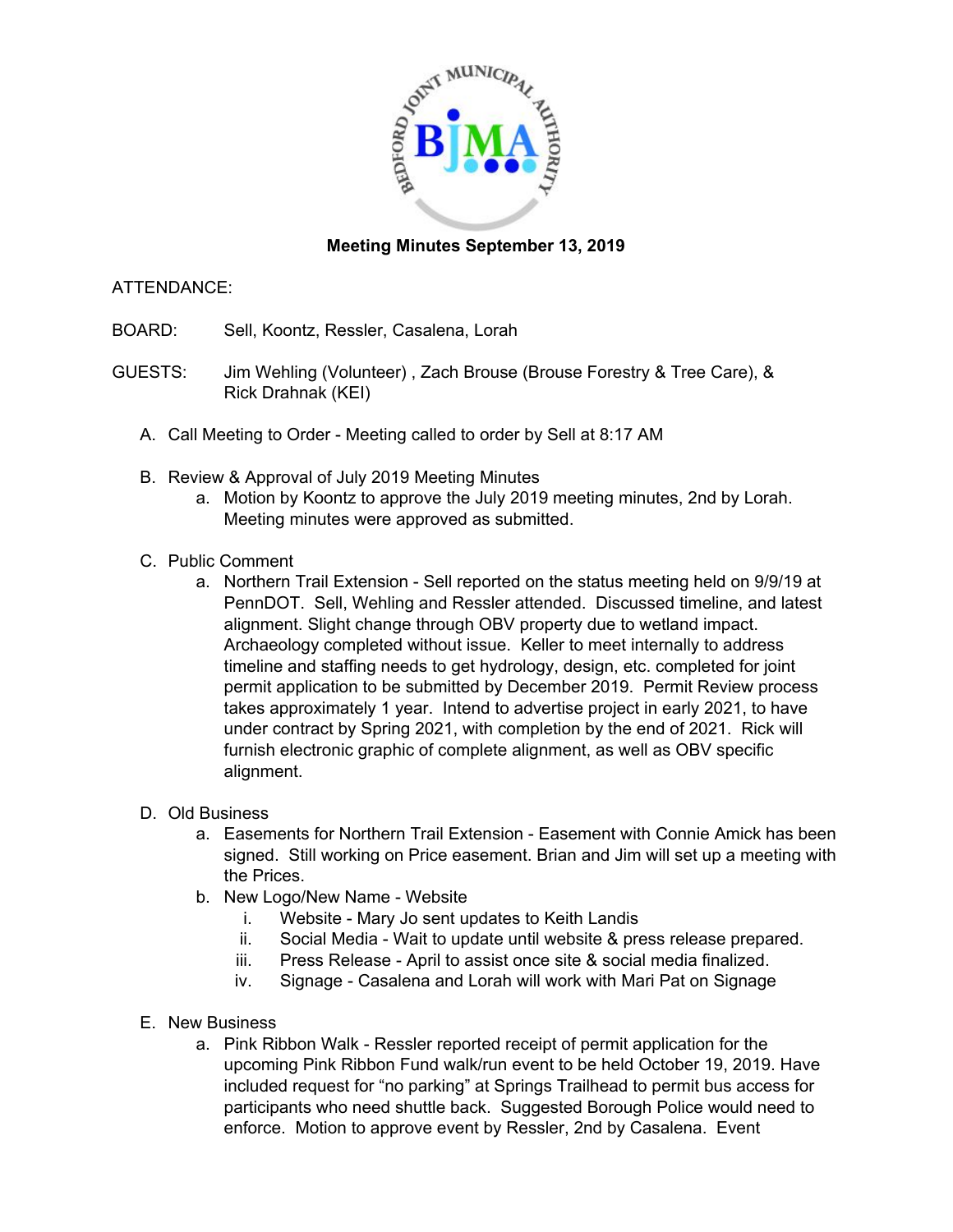approved. Ressler will notify Pink Ribbon Fund & Boro of approval and follow for Certificate of Insurance naming BJMA as Additional Insured. Ressler to confirm with Borough relative to no parking cones & enforcement at the Omni Bedford Springs trailhead.

- b. Memorandum of Understanding with OBV Atty Snyder prepared draft for our review. Board agreed language was appropriate. Intend to present MOU, final alignment and timeline to OBV in near future. Brian Sell will reach out to Bonnie to see if want us to attend meeting or if we should submit electronically.
- c. Kayak/Canoe Launch Mary Jo and Jim Wehling have discussed ideas with Jim Bittner. Brian Sell contacted Hometown Bank and received confirmation that the bank is interested in offering a permanent easement for the project. Next step will be to present ideas to Hometown Bank Board.
- d. Tree Trimming along existing trail Zach Brouse walked the trail to identify dead branches & trees along the trail which should be removed to prevent future damage or injury. The basswood tree that broke off & took out fence has a top which is completely dead and needs removed. There are also 20 dying Ash trees near to trail which could cause damage or injury. Several other small issue trees and branches which suggest be removed. One large maple near large Bridge on trail head is completely dead and needs taken down. Suggested best to do in winter. Presented a \$4,000 cost to remove critical trees, which reflects Zach donating his time for all the small trees & branches. Discussed the need to coordinate with Omni as most if not all trees are on their property. Ressler to reach out to Lester at Omni to coordinate efforts with Zach to determine game plan to address.
- e. Maintenance volunteer recognition Wehling suggested ordering fence post plaques to recognize our trail maintenance volunteers. Board agreed. Wehling to proceed.
- F. Reports of Officers
	- Chairman -
	- Vice Chairman -
	- Secretary -
	- Treasurer Koontz Presented Treasurer's report. See attached. 5 new fence post sponsors. Motion by Casalena to pay bills, 2nd by Lorah.
	- Secretary-Treasurer Reported that Charlie McClanahan has agreed to donate his time for photos for website. Mary Jo will send a thank you note.

Motion by Koontz to adjourn meeting at 9:35 am, 2nd by Lorah. Meeting adjourned.

Next Meeting will be October 11th @ 8:15 AM at Penn Square Center, 127 S. Juliana St., Bedford.